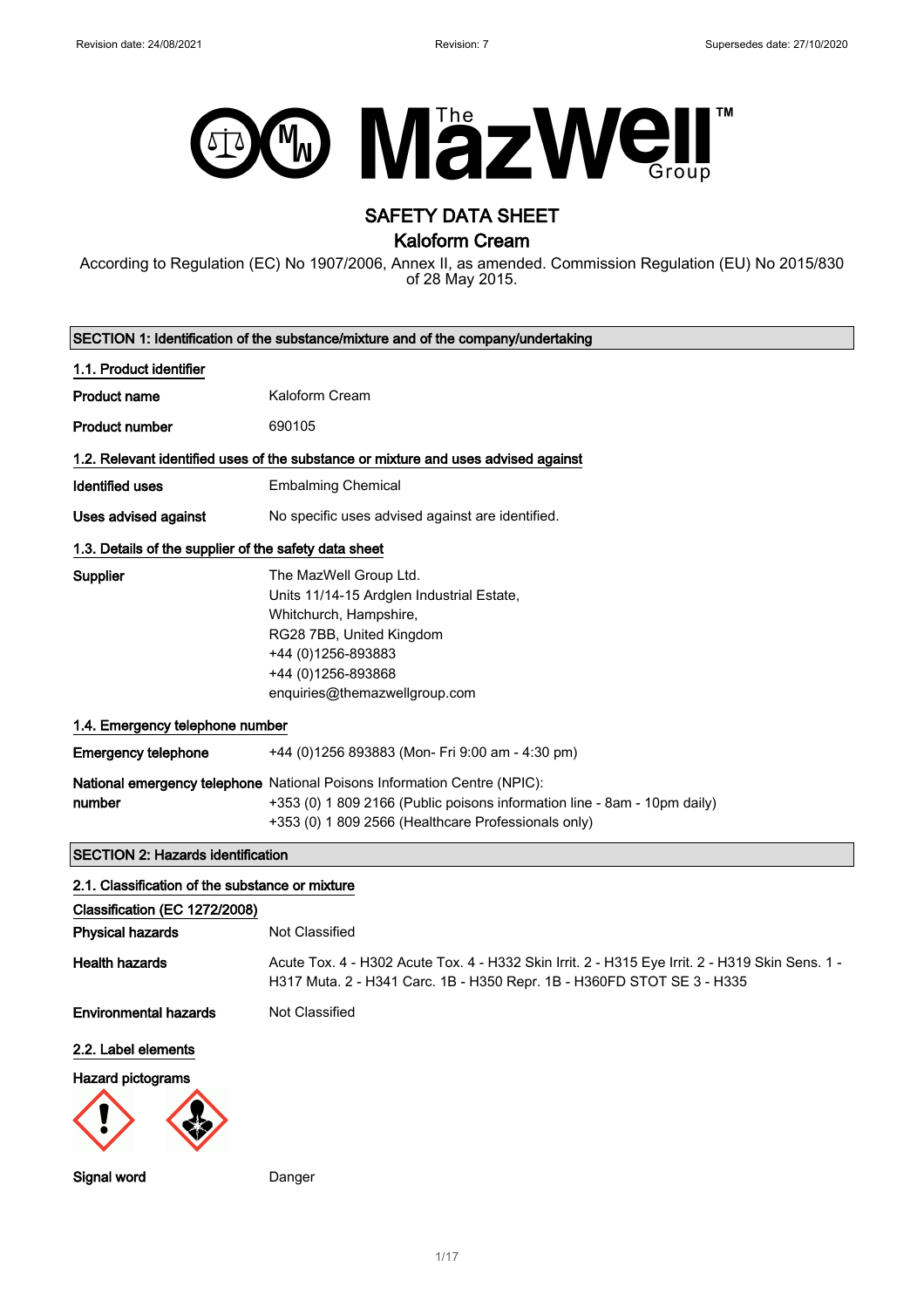| <b>Hazard statements</b>        | H302+H332 Harmful if swallowed or if inhaled.<br>H315 Causes skin irritation.<br>H319 Causes serious eye irritation.<br>H317 May cause an allergic skin reaction.<br>H341 Suspected of causing genetic defects.<br>H350 May cause cancer.<br>H360FD May damage fertility. May damage the unborn child.<br>H335 May cause respiratory irritation.                                                                                                                                                                                                            |
|---------------------------------|-------------------------------------------------------------------------------------------------------------------------------------------------------------------------------------------------------------------------------------------------------------------------------------------------------------------------------------------------------------------------------------------------------------------------------------------------------------------------------------------------------------------------------------------------------------|
| <b>Precautionary statements</b> | P201 Obtain special instructions before use.<br>P261 Avoid breathing vapour/ spray.<br>P280 Wear protective gloves/ protective clothing/ eye protection/ face protection.<br>P302+P352 IF ON SKIN: Wash with plenty of water.<br>P304+P340 IF INHALED: Remove person to fresh air and keep comfortable for breathing.<br>P305+P351+P338 IF IN EYES: Rinse cautiously with water for several minutes. Remove<br>contact lenses, if present and easy to do. Continue rinsing.<br>P501 Dispose of contents/ container in accordance with national regulations. |
| Contains                        | Formaldehyde, Methanol, Disodium tetraborate decahydrate                                                                                                                                                                                                                                                                                                                                                                                                                                                                                                    |
|                                 |                                                                                                                                                                                                                                                                                                                                                                                                                                                                                                                                                             |

## 2.3. Other hazards

This product does not contain any substances classified as PBT or vPvB.

| <b>SECTION 3: Composition/information on ingredients</b> |                      |                                                      |
|----------------------------------------------------------|----------------------|------------------------------------------------------|
| 3.2. Mixtures                                            |                      |                                                      |
| Formaldehyde                                             |                      | $5 - 10\%$                                           |
|                                                          |                      |                                                      |
| CAS number: 50-00-0                                      | EC number: 200-001-8 |                                                      |
| Classification                                           |                      |                                                      |
| Acute Tox. 3 - H301                                      |                      |                                                      |
| Acute Tox. 3 - H311                                      |                      |                                                      |
| Acute Tox. 3 - H331                                      |                      |                                                      |
| Skin Corr. 1B - H314                                     |                      |                                                      |
| Eye Dam. 1 - H318                                        |                      |                                                      |
| Skin Sens. 1 - H317                                      |                      |                                                      |
| Muta. 2 - H341                                           |                      |                                                      |
| Carc. 1B - H350                                          |                      |                                                      |
| STOT SE 3 - H335                                         |                      |                                                      |
|                                                          |                      |                                                      |
| Methanol                                                 |                      | $1 - 2.5%$                                           |
| CAS number: 67-56-1                                      | EC number: 200-659-6 | REACH registration number: 01-<br>2119433307-44-XXXX |
| Classification                                           |                      |                                                      |
| Flam. Liq. 2 - H225                                      |                      |                                                      |
| Acute Tox. 3 - H301                                      |                      |                                                      |
| Acute Tox. 3 - H311                                      |                      |                                                      |
| Acute Tox. 3 - H331                                      |                      |                                                      |
| STOT SE 1 - H370                                         |                      |                                                      |
|                                                          |                      |                                                      |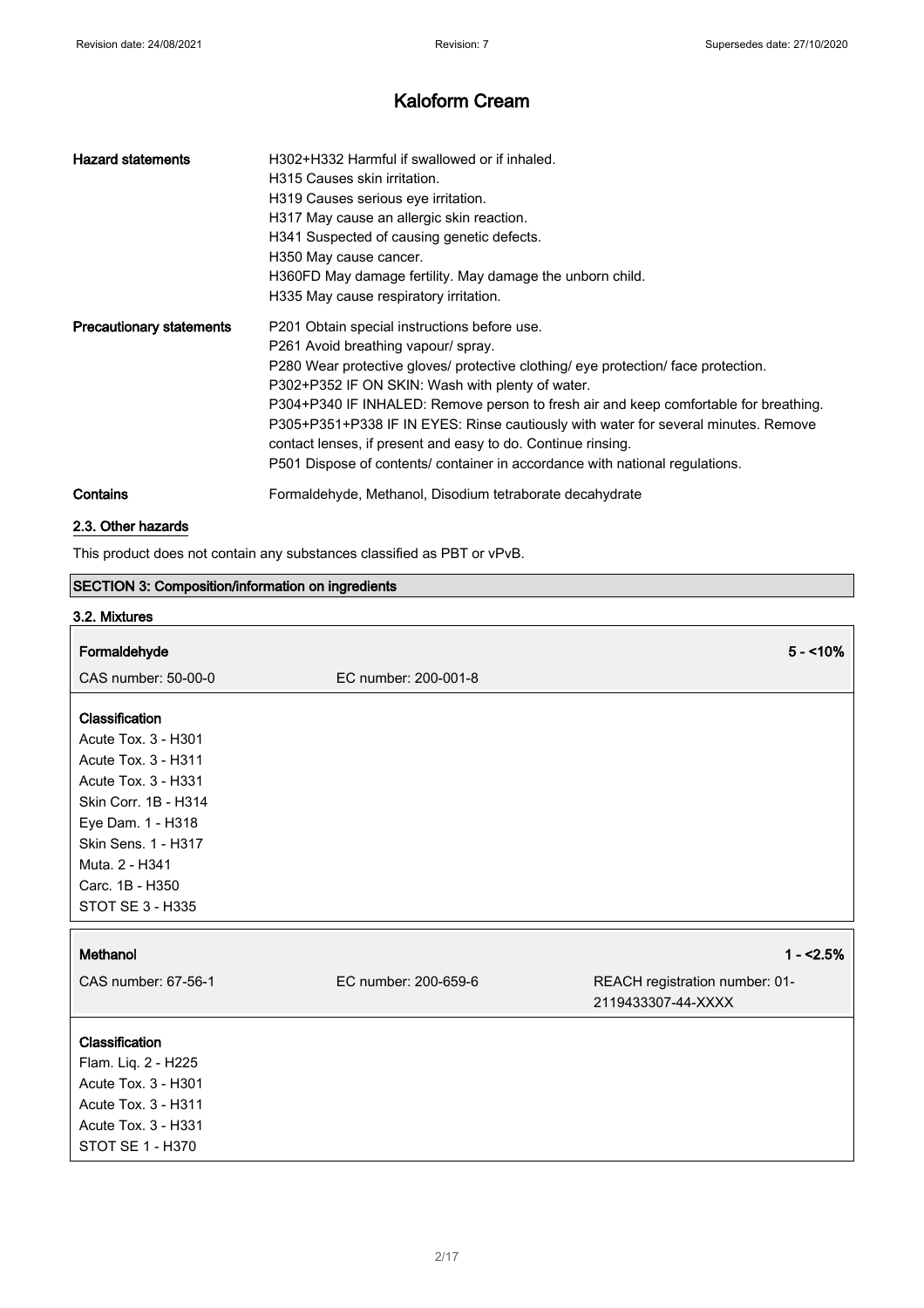| Disodium tetraborate decahydrate                           | $0.5 - 1\%$                                                                                                                                                                                                             |
|------------------------------------------------------------|-------------------------------------------------------------------------------------------------------------------------------------------------------------------------------------------------------------------------|
| CAS number: 1330-43-4                                      | EC number: 215-540-4                                                                                                                                                                                                    |
| Classification<br>Eye Irrit. 2 - H319<br>Repr. 1B - H360FD |                                                                                                                                                                                                                         |
|                                                            | The full text for all hazard statements is displayed in Section 16.                                                                                                                                                     |
| <b>SECTION 4: First aid measures</b>                       |                                                                                                                                                                                                                         |
| 4.1. Description of first aid measures                     |                                                                                                                                                                                                                         |
| <b>General information</b>                                 | In case of accident or if you feel unwell, seek medical advice immediately (show the label<br>where possible).                                                                                                          |
| Inhalation                                                 | Move affected person to fresh air and keep warm and at rest in a position comfortable for<br>breathing. If breathing stops, provide artificial respiration. Get medical attention immediately.                          |
| Ingestion                                                  | Rinse nose and mouth with water. Do not induce vomiting unless under the direction of<br>medical personnel. Get medical attention immediately.                                                                          |
| <b>Skin contact</b>                                        | Remove contaminated clothing immediately and wash skin with soap and water. Get medical<br>attention immediately.                                                                                                       |
| Eye contact                                                | Remove any contact lenses and open eyelids wide apart. Rinse immediately with plenty of<br>water. Continue to rinse for at least 15 minutes and get medical attention.                                                  |
| <b>Protection of first aiders</b>                          | First aid personnel should wear appropriate protective equipment during any rescue.                                                                                                                                     |
|                                                            | 4.2. Most important symptoms and effects, both acute and delayed                                                                                                                                                        |
| General information                                        | The severity of the symptoms described will vary dependent on the concentration and the<br>length of exposure. Suspected of causing genetic defects. May cause cancer. The product<br>contains a sensitising substance. |
| Inhalation                                                 | Chemical burns. May cause respiratory irritation. Symptoms following overexposure may<br>include the following: Headache. Nausea, vomiting.                                                                             |
| Ingestion                                                  | Causes burns. May cause stomach pain or vomiting. Ingestion of large amounts may cause<br>unconsciousness.                                                                                                              |
| <b>Skin contact</b>                                        | Causes burns. May cause an allergic skin reaction.                                                                                                                                                                      |
| Eye contact                                                | Contact with concentrated chemical may very rapidly cause severe eye damage, possibly loss<br>of sight.                                                                                                                 |
|                                                            | 4.3. Indication of any immediate medical attention and special treatment needed                                                                                                                                         |
| Notes for the doctor                                       | Treat symptomatically.                                                                                                                                                                                                  |
| <b>SECTION 5: Firefighting measures</b>                    |                                                                                                                                                                                                                         |
| 5.1. Extinguishing media                                   |                                                                                                                                                                                                                         |
| Suitable extinguishing media                               | Extinguish with alcohol-resistant foam, carbon dioxide, dry powder or water fog.                                                                                                                                        |

Unsuitable extinguishing media Do not use water jet as an extinguisher, as this will spread the fire.

### 5.2. Special hazards arising from the substance or mixture

Specific hazards Very toxic gases or vapours. Vapours are heavier than air and may spread near ground and travel a considerable distance to a source of ignition and flash back.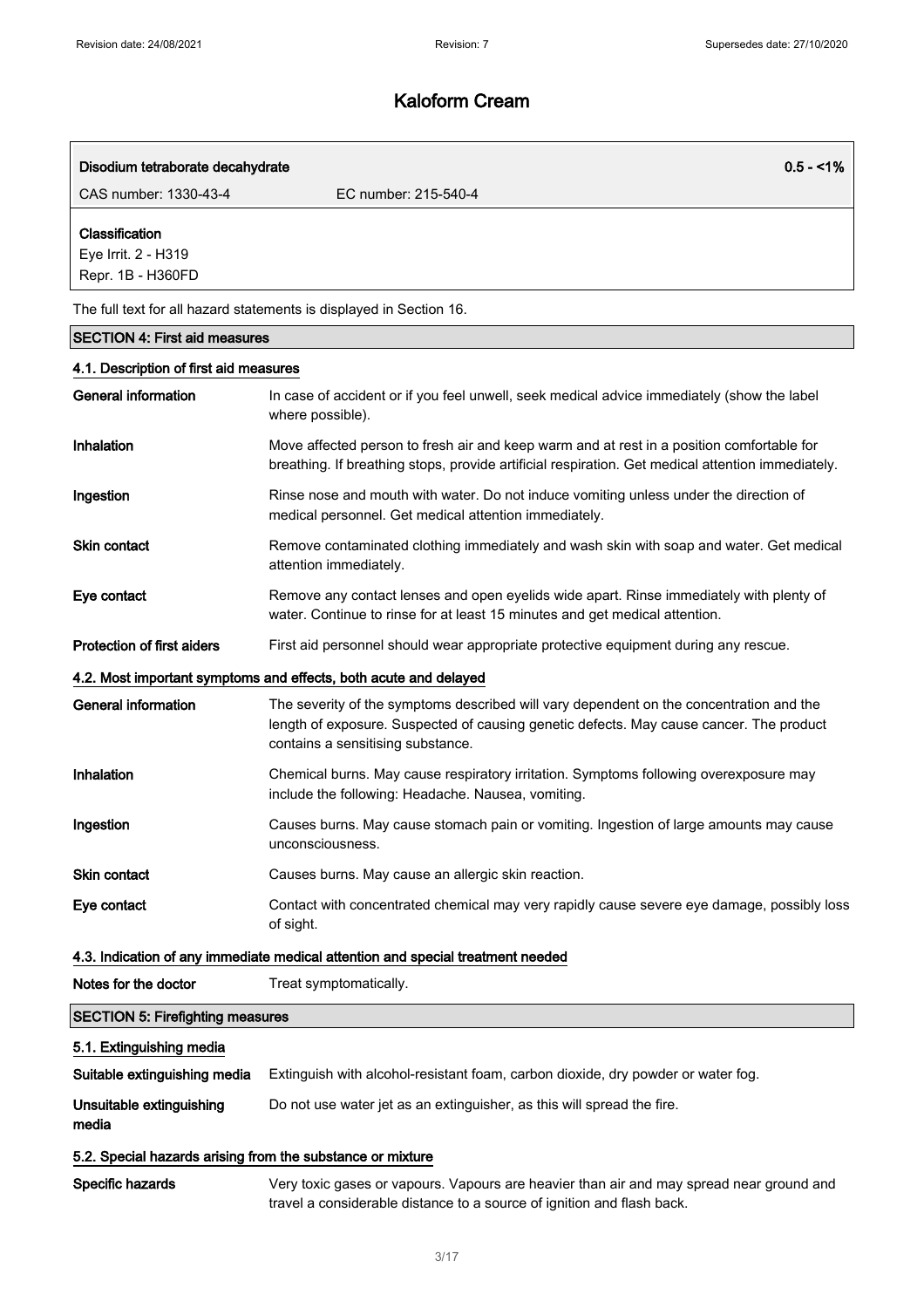| <b>Hazardous combustion</b><br>products                   | Carbon dioxide (CO2). Carbon monoxide (CO).                                                                                                                                                                                                                                                                                                                                                                                            |
|-----------------------------------------------------------|----------------------------------------------------------------------------------------------------------------------------------------------------------------------------------------------------------------------------------------------------------------------------------------------------------------------------------------------------------------------------------------------------------------------------------------|
| 5.3. Advice for firefighters                              |                                                                                                                                                                                                                                                                                                                                                                                                                                        |
| Protective actions during<br>firefighting                 | Avoid breathing fire gases or vapours. Cool containers exposed to heat with water spray and<br>remove them from the fire area if it can be done without risk. Cool containers exposed to<br>flames with water until well after the fire is out.                                                                                                                                                                                        |
| Special protective equipment<br>for firefighters          | Wear positive-pressure self-contained breathing apparatus (SCBA) and appropriate protective<br>clothing. Firefighter's clothing conforming to European standard EN469 (including helmets,<br>protective boots and gloves) will provide a basic level of protection for chemical incidents.                                                                                                                                             |
| <b>SECTION 6: Accidental release measures</b>             |                                                                                                                                                                                                                                                                                                                                                                                                                                        |
|                                                           | 6.1. Personal precautions, protective equipment and emergency procedures                                                                                                                                                                                                                                                                                                                                                               |
| <b>Personal precautions</b>                               | No action shall be taken without appropriate training or involving any personal risk. Wear<br>protective clothing as described in Section 8 of this safety data sheet. If ventilation is<br>inadequate, suitable respiratory protection must be worn. Avoid inhalation of vapours and<br>contact with skin and eyes.                                                                                                                   |
| 6.2. Environmental precautions                            |                                                                                                                                                                                                                                                                                                                                                                                                                                        |
| <b>Environmental precautions</b>                          | Avoid discharge into drains and the aquatic environment.                                                                                                                                                                                                                                                                                                                                                                               |
| 6.3. Methods and material for containment and cleaning up |                                                                                                                                                                                                                                                                                                                                                                                                                                        |
| Methods for cleaning up                                   | Eliminate all sources of ignition. Provide adequate ventilation. For personal protection, see<br>Section 8. Absorb spillage with non-combustible, absorbent material. Collect and place in<br>suitable waste disposal containers and seal securely. Containers with collected spillage must<br>be properly labelled with correct contents and hazard symbol. Dispose of contents/container<br>in accordance with national regulations. |
| 6.4. Reference to other sections                          |                                                                                                                                                                                                                                                                                                                                                                                                                                        |
| Reference to other sections                               | For personal protection, see Section 8. See Section 11 for additional information on health<br>hazards. For waste disposal, see Section 13.                                                                                                                                                                                                                                                                                            |
| <b>SECTION 7: Handling and storage</b>                    |                                                                                                                                                                                                                                                                                                                                                                                                                                        |
| 7.1. Precautions for safe handling                        |                                                                                                                                                                                                                                                                                                                                                                                                                                        |
| Usage precautions                                         | Read and follow manufacturer's recommendations. Pregnant or breastfeeding women should<br>not work with this product if there is any risk of exposure. Eye wash facilities and emergency<br>shower must be available when handling this product. Wear protective clothing as described<br>in Section 8 of this safety data sheet. Provide adequate ventilation. Use suitable respiratory<br>protection if ventilation is inadequate.   |
| Advice on general<br>occupational hygiene                 | Do not eat, drink or smoke when using this product. Take off immediately all contaminated<br>clothing and wash it before reuse. Wash promptly if skin becomes contaminated.                                                                                                                                                                                                                                                            |
|                                                           | 7.2. Conditions for safe storage, including any incompatibilities                                                                                                                                                                                                                                                                                                                                                                      |
| <b>Storage precautions</b>                                | Store in tightly-closed, original container in a dry, cool and well-ventilated place. Protect<br>containers from damage.                                                                                                                                                                                                                                                                                                               |
| 7.3. Specific end use(s)                                  |                                                                                                                                                                                                                                                                                                                                                                                                                                        |
| Specific end use(s)                                       | The identified uses for this product are detailed in Section 1.2.                                                                                                                                                                                                                                                                                                                                                                      |
| <b>SECTION 8: Exposure controls/Personal protection</b>   |                                                                                                                                                                                                                                                                                                                                                                                                                                        |
| 8.1. Control parameters                                   |                                                                                                                                                                                                                                                                                                                                                                                                                                        |
| Occupational exposure limits                              |                                                                                                                                                                                                                                                                                                                                                                                                                                        |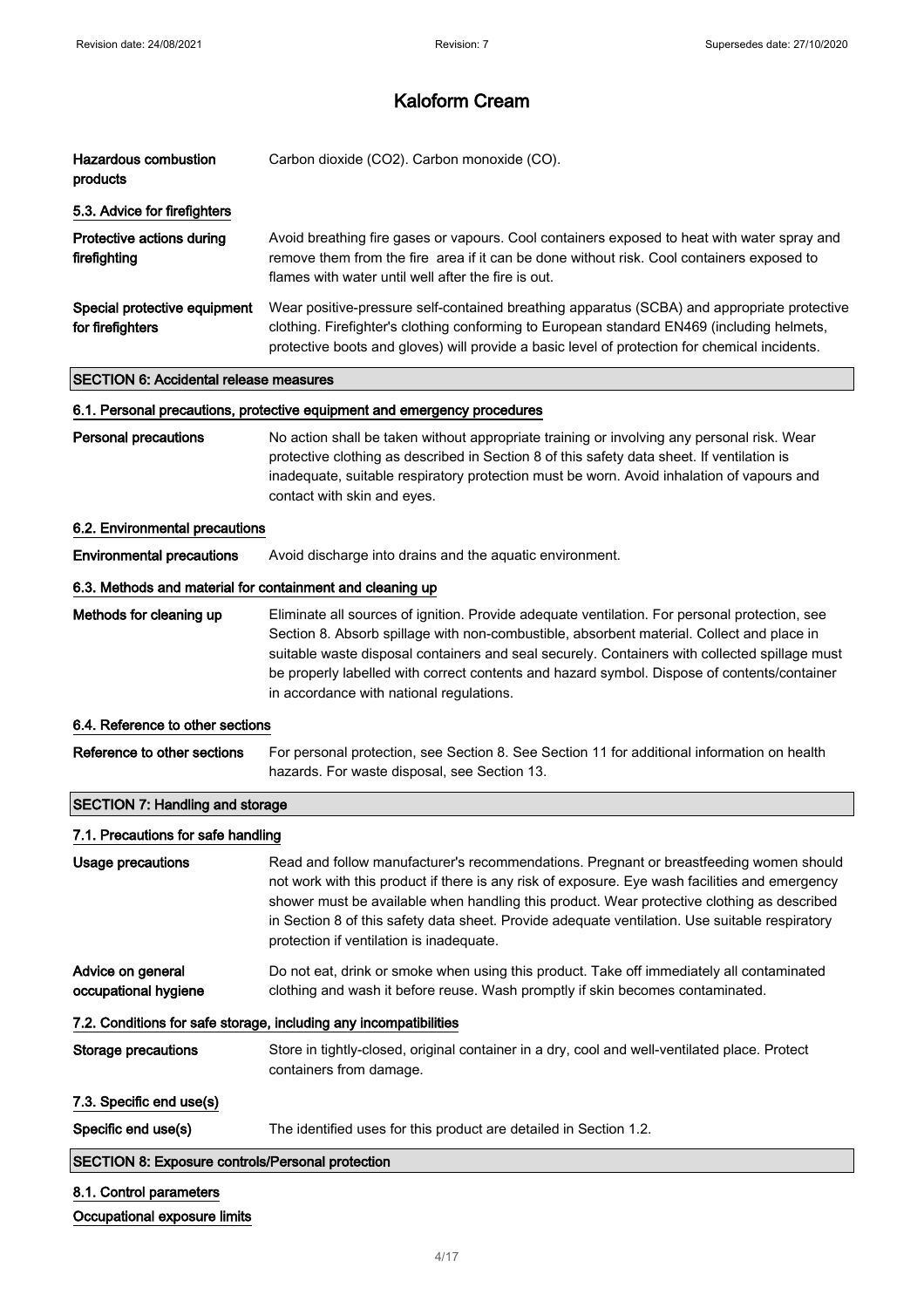### Formaldehyde

Long-term exposure limit (8-hour TWA): WEL 2 ppm 2.5 mg/m<sup>3</sup> Short-term exposure limit (15-minute): WEL 2 ppm 2.5 mg/m<sup>3</sup>

#### Methanol

Long-term exposure limit (8-hour TWA): WEL 200 ppm 266 mg/m<sup>3</sup> Short-term exposure limit (15-minute): WEL 250 ppm 333 mg/m<sup>3</sup> Sk

### Disodium tetraborate decahydrate

Long-term exposure limit (8-hour TWA): WEL 1 mg/m<sup>3</sup> WEL = Workplace Exposure Limit. Sk = Can be absorbed through the skin.

### Methanol (CAS: 67-56-1)

| <b>DNEL</b>                         | Workers - Inhalation; Long term systemic effects, local effects: 130 mg/m <sup>3</sup><br>Workers - Inhalation; Short term systemic effects, local effects: 130 mg/m <sup>3</sup><br>Workers - Dermal; Long term systemic effects: 20 mg/kg/day<br>Workers - Dermal; Short term systemic effects: 20 mg/kg/day<br>General population - Inhalation; Long term systemic effects, local effects: 26 mg/m <sup>3</sup><br>General population - Inhalation; Short term systemic effects, local effects: 26 mg/m <sup>3</sup><br>General population - Dermal; Long term systemic effects: 4 mg/kg/day<br>General population - Dermal; Short term systemic effects: 4 mg/kg/day<br>General population - Oral; Long term systemic effects: 4 mg/kg/day |
|-------------------------------------|------------------------------------------------------------------------------------------------------------------------------------------------------------------------------------------------------------------------------------------------------------------------------------------------------------------------------------------------------------------------------------------------------------------------------------------------------------------------------------------------------------------------------------------------------------------------------------------------------------------------------------------------------------------------------------------------------------------------------------------------|
| <b>PNEC</b>                         | General population - Oral; Short term systemic effects: 4 mg/kg/day<br>Fresh water; 20.8 mg/l<br>Fresh water, Intermittent release; 1540 mg/l<br>marine water; 2.08 mg/l<br>STP; 100 mg/l<br>Sediment (Freshwater); 77 mg/kg                                                                                                                                                                                                                                                                                                                                                                                                                                                                                                                   |
|                                     | Sediment (Marinewater); 7.7 mg/kg<br>Soil; 100 mg/kg                                                                                                                                                                                                                                                                                                                                                                                                                                                                                                                                                                                                                                                                                           |
| 8.2. Exposure controls              |                                                                                                                                                                                                                                                                                                                                                                                                                                                                                                                                                                                                                                                                                                                                                |
| Appropriate engineering<br>controls | Provide adequate general and local exhaust ventilation. Use explosion-proof general and local<br>exhaust ventilation.                                                                                                                                                                                                                                                                                                                                                                                                                                                                                                                                                                                                                          |
| Eye/face protection                 | Wear tight-fitting, chemical splash goggles or face shield. Personal protective equipment for<br>eye and face protection should comply with European Standard EN166.                                                                                                                                                                                                                                                                                                                                                                                                                                                                                                                                                                           |
| <b>Hand protection</b>              | Chemical-resistant, impervious gloves complying with an approved standard should be worn if<br>a risk assessment indicates skin contact is possible. The most suitable glove should be<br>chosen in consultation with the glove supplier/manufacturer, who can provide information<br>about the breakthrough time of the glove material. Considering the data specified by the glove<br>manufacturer, check during use that the gloves are retaining their protective properties and<br>change them as soon as any deterioration is detected. To protect hands from chemicals,<br>gloves should comply with European Standard EN374.                                                                                                           |
| Other skin and body<br>protection   | Wear suitable protective clothing as protection against splashing or contamination.                                                                                                                                                                                                                                                                                                                                                                                                                                                                                                                                                                                                                                                            |
| Hygiene measures                    | Do not eat, drink or smoke when using this product. Eye wash facilities and emergency<br>shower must be available when handling this product. Wash promptly if skin becomes<br>contaminated.                                                                                                                                                                                                                                                                                                                                                                                                                                                                                                                                                   |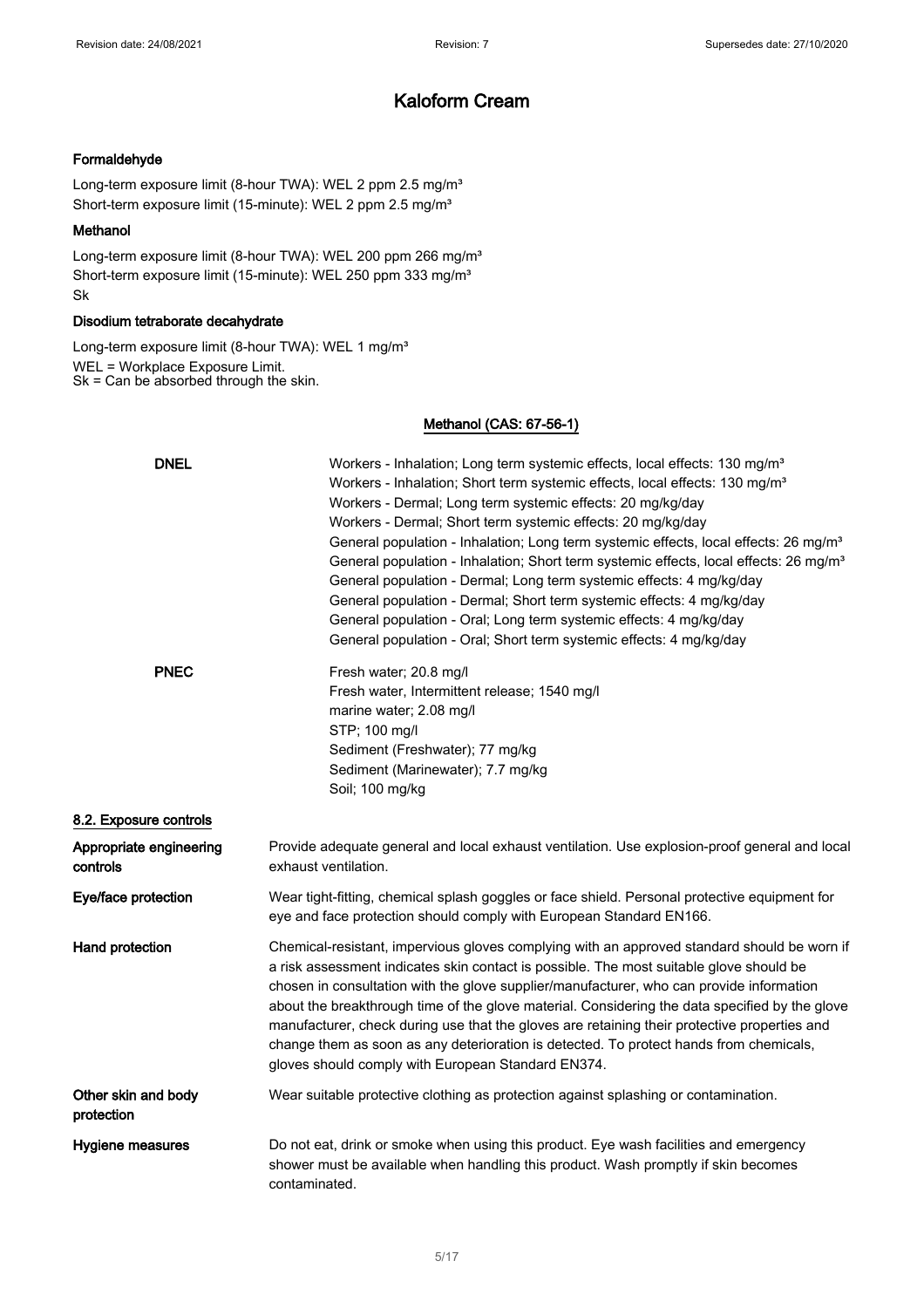| Respiratory protection        | Respiratory protection must be used if the airborne contamination exceeds the recommended<br>occupational exposure limit. Respirator selection must be based on exposure levels, the<br>hazards of the product and the safe working limits of the selected respirator. Ensure all<br>respiratory protective equipment is suitable for its intended use and is 'CE'-marked. |
|-------------------------------|----------------------------------------------------------------------------------------------------------------------------------------------------------------------------------------------------------------------------------------------------------------------------------------------------------------------------------------------------------------------------|
| <b>Environmental exposure</b> | Keep container tightly sealed when not in use. Residues and empty containers should be                                                                                                                                                                                                                                                                                     |
| controls                      | taken care of as hazardous waste according to local and national provisions.                                                                                                                                                                                                                                                                                               |

## SECTION 9: Physical and chemical properties

| 9.1. Information on basic physical and chemical properties |                                                                     |  |
|------------------------------------------------------------|---------------------------------------------------------------------|--|
| Appearance                                                 | Creamy liquid.                                                      |  |
| Colour                                                     | White/off-white.                                                    |  |
| Odour                                                      | Pungent.                                                            |  |
| <b>Odour threshold</b>                                     | Not available.                                                      |  |
| pH                                                         | Not available.                                                      |  |
| <b>Melting point</b>                                       | Not available.                                                      |  |
| Initial boiling point and range                            | 89 - 92°C @ 760 mm Hg                                               |  |
| Flash point                                                | 93°C Closed cup.                                                    |  |
| <b>Evaporation rate</b>                                    | Not available.                                                      |  |
| Upper/lower flammability or<br>explosive limits            | Not available.                                                      |  |
| Vapour pressure                                            | Not available.                                                      |  |
| Vapour density                                             | Not available.                                                      |  |
| <b>Relative density</b>                                    | $0.95 - 1.00$                                                       |  |
| Solubility(ies)                                            | Insoluble in water.                                                 |  |
| <b>Partition coefficient</b>                               | Not available.                                                      |  |
| Auto-ignition temperature                                  | Not available.                                                      |  |
| <b>Decomposition Temperature</b>                           | Not available.                                                      |  |
| <b>Viscosity</b>                                           | Not available.                                                      |  |
| <b>Explosive properties</b>                                | Not considered to be explosive.                                     |  |
| <b>Oxidising properties</b>                                | Does not meet the criteria for classification as oxidising.         |  |
| 9.2. Other information                                     |                                                                     |  |
| Other information                                          | No information required.                                            |  |
| <b>SECTION 10: Stability and reactivity</b>                |                                                                     |  |
| 10.1. Reactivity                                           |                                                                     |  |
| Reactivity                                                 | See the other subsections of this section for further details.      |  |
| 10.2. Chemical stability                                   |                                                                     |  |
| <b>Stability</b>                                           | Stable at normal ambient temperatures and when used as recommended. |  |
| 10.3. Possibility of hazardous reactions                   |                                                                     |  |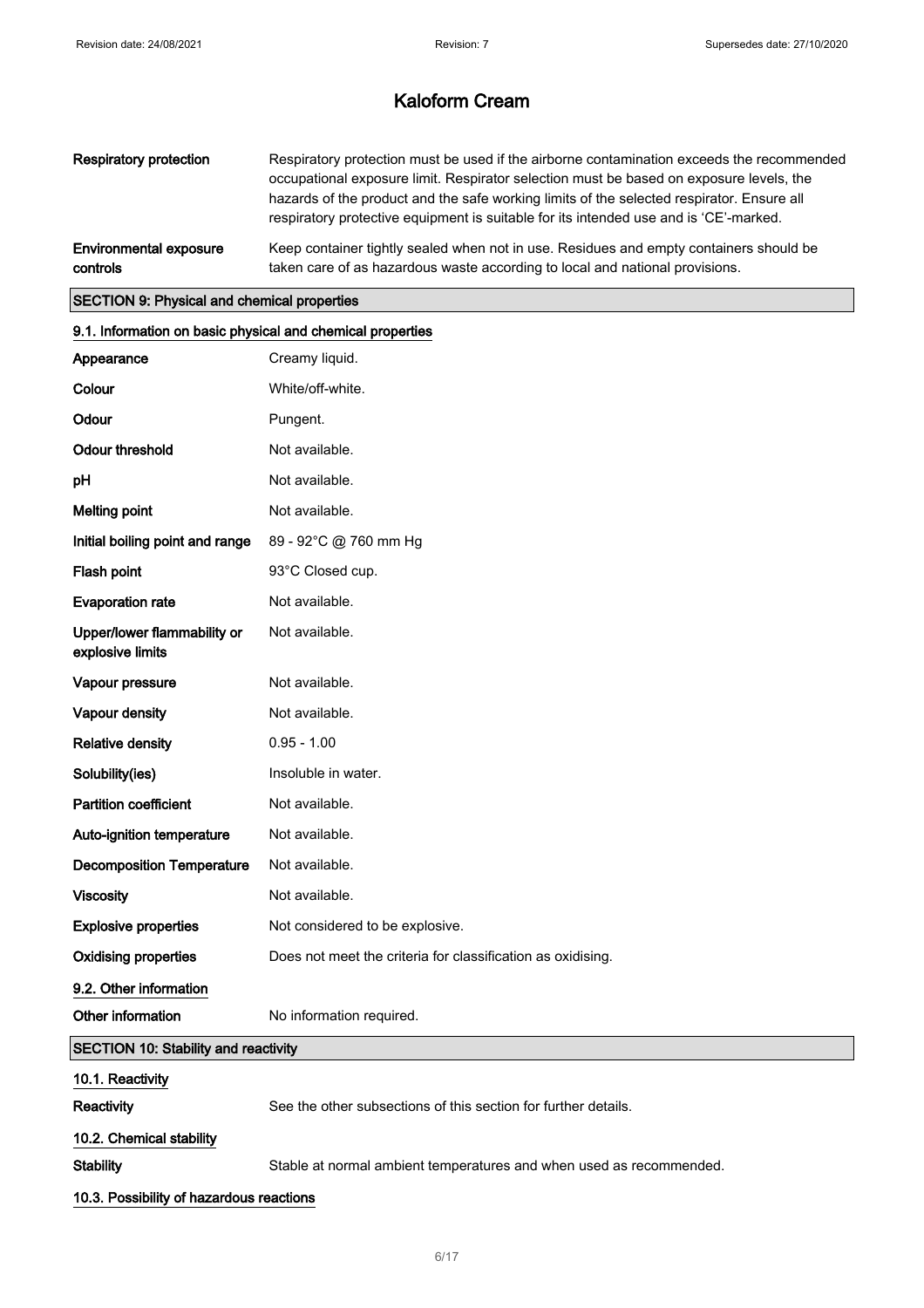| Possibility of hazardous<br>reactions                                | May polymerise. The following materials may react with the product: Strong oxidising agents. |
|----------------------------------------------------------------------|----------------------------------------------------------------------------------------------|
| 10.4. Conditions to avoid                                            |                                                                                              |
| <b>Conditions to avoid</b>                                           | Avoid exposure to high temperatures or direct sunlight.                                      |
| 10.5. Incompatible materials                                         |                                                                                              |
| <b>Materials to avoid</b>                                            | Strong oxidising agents. Strong reducing agents.                                             |
| 10.6. Hazardous decomposition products                               |                                                                                              |
| Hazardous decomposition<br>products                                  | Does not decompose when used and stored as recommended.                                      |
| <b>SECTION 11: Toxicological information</b>                         |                                                                                              |
| 11.1. Information on toxicological effects                           |                                                                                              |
| Acute toxicity - oral                                                |                                                                                              |
| Notes (oral LD <sub>50</sub> )                                       | Acute Tox. 4 - H302 Harmful if swallowed.                                                    |
| ATE oral (mg/kg)                                                     | 913.57                                                                                       |
| Acute toxicity - dermal                                              |                                                                                              |
| Notes (dermal LD <sub>50</sub> )                                     | Based on available data the classification criteria are not met.                             |
| ATE dermal (mg/kg)                                                   | 2,740.7                                                                                      |
| Acute toxicity - inhalation                                          |                                                                                              |
| Notes (inhalation LC <sub>50</sub> )                                 | Acute Tox. 4 - H332 Harmful if inhaled.                                                      |
| ATE inhalation (gases ppm)                                           | 8,036.92                                                                                     |
| ATE inhalation (vapours mg/l)                                        | 134.15                                                                                       |
| Skin corrosion/irritation<br>Animal data                             | Skin Irrit. 2 - H315 Causes skin irritation.                                                 |
| Serious eye damage/irritation<br>Serious eye damage/irritation       | Eye Irrit. 2 - H319 Causes serious eye irritation.                                           |
| <b>Respiratory sensitisation</b><br><b>Respiratory sensitisation</b> | Based on available data the classification criteria are not met.                             |
| Skin sensitisation<br><b>Skin sensitisation</b>                      | Skin Sens. 1 - H317 May cause an allergic skin reaction.                                     |
| Germ cell mutagenicity<br>Genotoxicity - in vitro                    | Muta. 2 - H341 Suspected of causing genetic defects.                                         |
| Carcinogenicity<br>Carcinogenicity                                   | Carc. 1B - H350 May cause cancer.                                                            |
| Reproductive toxicity<br>Reproductive toxicity - fertility           | May damage fertility.                                                                        |
|                                                                      |                                                                                              |
| Reproductive toxicity -<br>development                               | May damage the unborn child.                                                                 |
| Specific target organ toxicity - single exposure                     |                                                                                              |
| STOT - single exposure                                               | STOT SE 3 - H335 May cause respiratory irritation.                                           |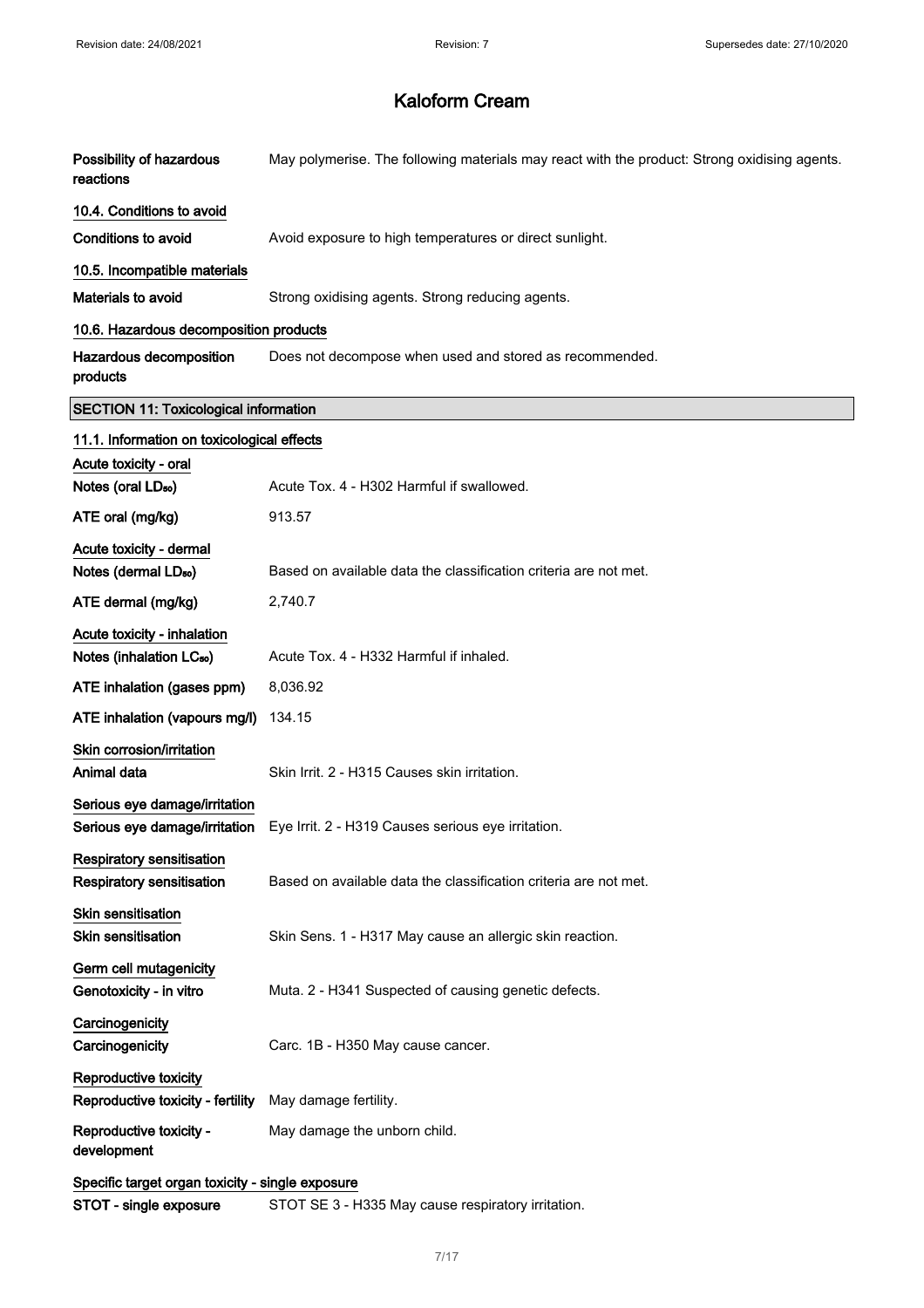## Specific target organ toxicity - repeated exposure

STOT - repeated exposure Based on available data the classification criteria are not met.

Aspiration hazard

Aspiration hazard Based on available data the classification criteria are not met.

### Toxicological information on ingredients.

## Formaldehyde

| Acute toxicity - oral                |                                                                                                                                                                                                         |
|--------------------------------------|---------------------------------------------------------------------------------------------------------------------------------------------------------------------------------------------------------|
| Notes (oral LD <sub>50</sub> )       | Toxic if swallowed.                                                                                                                                                                                     |
| ATE oral (mg/kg)                     | 100.0                                                                                                                                                                                                   |
| Acute toxicity - dermal              |                                                                                                                                                                                                         |
| Notes (dermal LD <sub>50</sub> )     | Toxic in contact with skin.                                                                                                                                                                             |
| ATE dermal (mg/kg)                   | 300.0                                                                                                                                                                                                   |
| Acute toxicity - inhalation          |                                                                                                                                                                                                         |
| Notes (inhalation LC <sub>50</sub> ) | Toxic if inhaled.                                                                                                                                                                                       |
| <b>ATE inhalation (gases</b><br>ppm) | 700.0                                                                                                                                                                                                   |
| Skin corrosion/irritation            |                                                                                                                                                                                                         |
| Animal data                          | Dose: 1 mL, 20 hours, Rabbit Erythema/eschar score: Moderate to severe<br>erythema (3). Oedema score: Moderate oedema - raised approximately 1 mm (3).<br>REACH dossier information. Corrosive to skin. |
| Serious eye damage/irritation        |                                                                                                                                                                                                         |
| Serious eye<br>damage/irritation     | Corrosive to skin. Corrosivity to eyes is assumed. Causes serious eye damage.                                                                                                                           |
| <b>Respiratory sensitisation</b>     |                                                                                                                                                                                                         |
| Respiratory sensitisation            | Mouse: Not sensitising. REACH dossier information. Based on available data the<br>classification criteria are not met.                                                                                  |
| <b>Skin sensitisation</b>            |                                                                                                                                                                                                         |
| <b>Skin sensitisation</b>            | Local Lymph Node Assay (LLNA) - Mouse: Sensitising. REACH dossier<br>information. Epidemiological studies have shown evidence of skin sensitisation.                                                    |
| Germ cell mutagenicity               |                                                                                                                                                                                                         |
| Genotoxicity - in vitro              | DNA damage and/or repair: Positive. REACH dossier information. Suspected of<br>causing genetic defects.                                                                                                 |
| Genotoxicity - in vivo               | DNA-protein cross-links (DPC): Positive. REACH dossier information. Suspected of<br>causing genetic defects.                                                                                            |
| Carcinogenicity                      |                                                                                                                                                                                                         |
| Carcinogenicity                      | NOAEC 15 ppm, Inhalation, Mouse May cause cancer.                                                                                                                                                       |
| <b>IARC</b> carcinogenicity          | IARC Group 1 Carcinogenic to humans.                                                                                                                                                                    |
| NTP carcinogenicity                  | Known human carcinogen.                                                                                                                                                                                 |
| Reproductive toxicity                |                                                                                                                                                                                                         |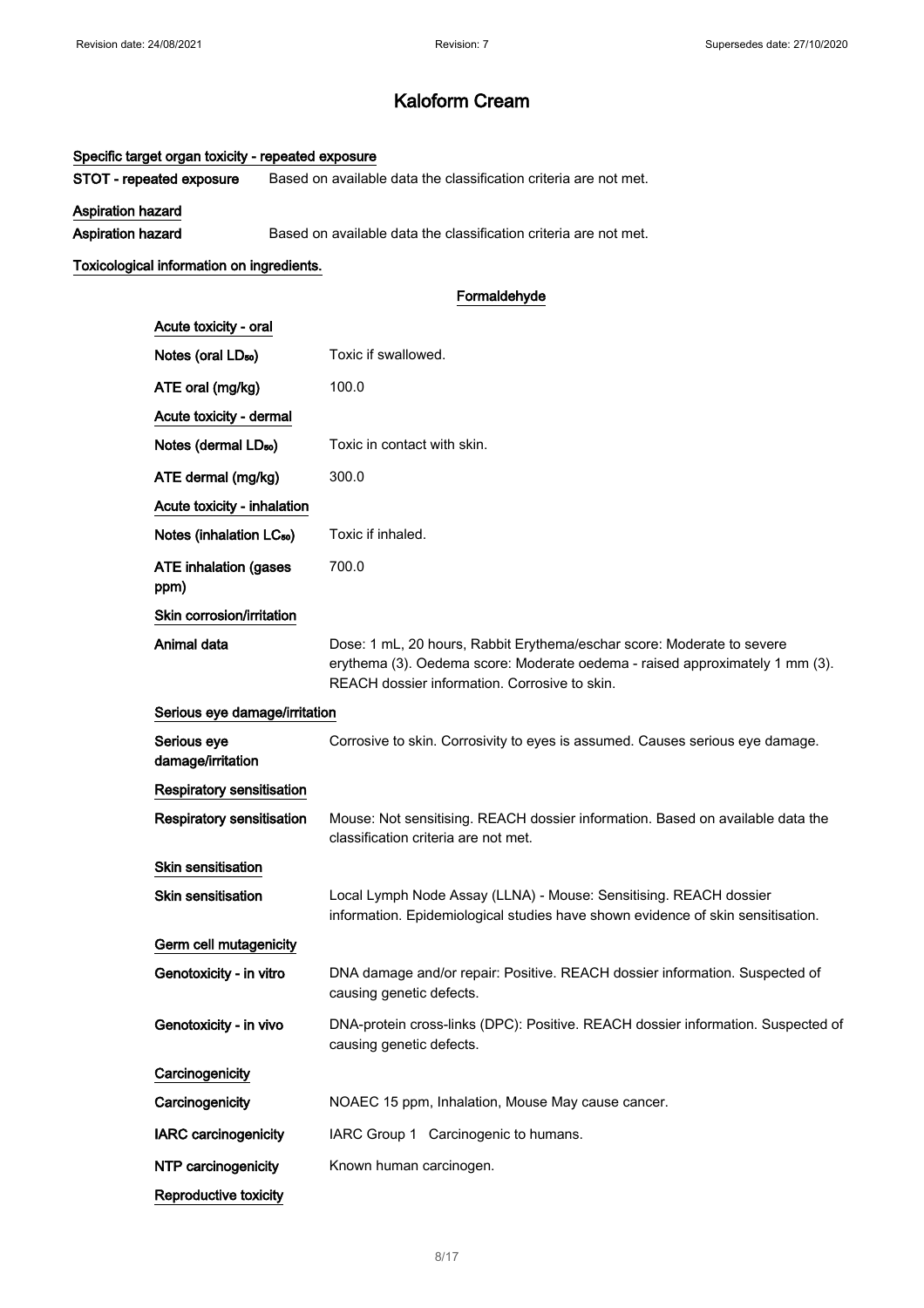| Reproductive toxicity -<br>fertility               | Based on available data the classification criteria are not met.                                                                                                |
|----------------------------------------------------|-----------------------------------------------------------------------------------------------------------------------------------------------------------------|
| Reproductive toxicity -<br>development             | Developmental toxicity: - NOAEC: 10 ppm, Inhalation, Rat REACH dossier<br>information. Based on available data the classification criteria are not met.         |
| Specific target organ toxicity - single exposure   |                                                                                                                                                                 |
| STOT - single exposure                             | STOT SE 3 - H335 May cause respiratory irritation.                                                                                                              |
| <b>Target organs</b>                               | Respiratory system, lungs                                                                                                                                       |
| Specific target organ toxicity - repeated exposure |                                                                                                                                                                 |
|                                                    | STOT - repeated exposure LOAEL 82 mg/kg/day, Oral, Rat REACH dossier information. Based on available<br>data the classification criteria are not met.           |
| Aspiration hazard                                  |                                                                                                                                                                 |
| <b>Aspiration hazard</b>                           | Not anticipated to present an aspiration hazard, based on chemical structure.                                                                                   |
|                                                    | Methanol                                                                                                                                                        |
| Acute toxicity - oral                              |                                                                                                                                                                 |
| Notes (oral LD <sub>50</sub> )                     | International Programme on Chemical Safety (IPCS) (1997) Environmental Health<br>Criteria 196: Methanol. Geneva, World Health Organization. Toxic if swallowed. |
| ATE oral (mg/kg)                                   | 100.0                                                                                                                                                           |
| Acute toxicity - dermal                            |                                                                                                                                                                 |
| Notes (dermal LD <sub>50</sub> )                   | Converted acute toxicity point estimate (cATpE) Toxic in contact with skin.                                                                                     |
| ATE dermal (mg/kg)                                 | 300.0                                                                                                                                                           |
| Acute toxicity - inhalation                        |                                                                                                                                                                 |
| Notes (inhalation LC <sub>50</sub> )               | Converted acute toxicity point estimate (cATpE) Toxic if inhaled.                                                                                               |
| <b>ATE inhalation (vapours</b><br>mg/l)            | 3.0                                                                                                                                                             |
| Skin corrosion/irritation                          |                                                                                                                                                                 |
| Animal data                                        | Dose: 2.5cm x 2.5cm, 20 hours, Rabbit Erythema/eschar score: No erythema (0).<br>Oedema score: No oedema (0). Not irritating.                                   |
| Serious eye damage/irritation                      |                                                                                                                                                                 |
| Serious eye<br>damage/irritation                   | Dose: 0.05 ml, 24 hours, Rabbit Not irritating.                                                                                                                 |
| Skin sensitisation                                 |                                                                                                                                                                 |
| Skin sensitisation                                 | Guinea pig maximization test (GPMT) - Guinea pig: Not sensitising.                                                                                              |
| Specific target organ toxicity - single exposure   |                                                                                                                                                                 |
| STOT - single exposure                             | STOT SE 1 - H370                                                                                                                                                |
| <b>Target organs</b>                               | Eyes Central nervous system                                                                                                                                     |
|                                                    | Triethanolamine                                                                                                                                                 |

Acute toxicity - oral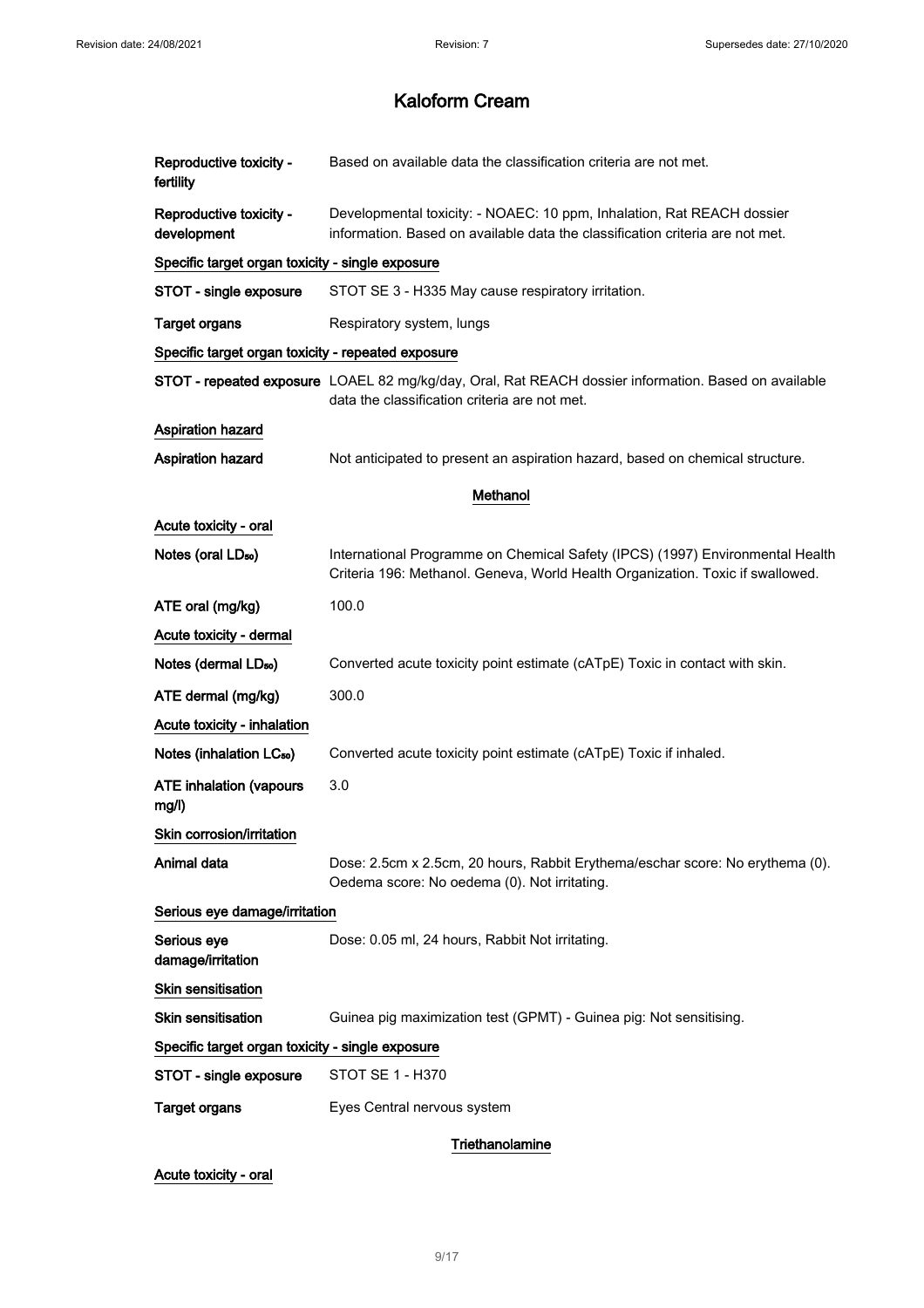| Acute toxicity oral (LD <sub>50</sub><br>mg/kg)           | 6,400.0                                                                                                                                                           |
|-----------------------------------------------------------|-------------------------------------------------------------------------------------------------------------------------------------------------------------------|
| <b>Species</b>                                            | Rat                                                                                                                                                               |
| Notes (oral LD <sub>50</sub> )                            | Based on available data the classification criteria are not met. Supplier's<br>information.                                                                       |
| ATE oral (mg/kg)                                          | 6,400.0                                                                                                                                                           |
| Acute toxicity - dermal                                   |                                                                                                                                                                   |
| Acute toxicity dermal (LD <sub>50</sub> 2,001.0<br>mg/kg) |                                                                                                                                                                   |
| <b>Species</b>                                            | Rabbit                                                                                                                                                            |
| Notes (dermal LD <sub>50</sub> )                          | Based on available data the classification criteria are not met. Supplier's<br>information.                                                                       |
| ATE dermal (mg/kg)                                        | 2,001.0                                                                                                                                                           |
| Acute toxicity - inhalation                               |                                                                                                                                                                   |
| Notes (inhalation LC <sub>50</sub> )                      | Based on available data the classification criteria are not met.                                                                                                  |
| Skin corrosion/irritation                                 |                                                                                                                                                                   |
| Animal data                                               | Irritating.                                                                                                                                                       |
| Serious eye damage/irritation                             |                                                                                                                                                                   |
| Serious eye<br>damage/irritation                          | Causes serious eye irritation.                                                                                                                                    |
| <b>Respiratory sensitisation</b>                          |                                                                                                                                                                   |
| Respiratory sensitisation                                 | Based on available data the classification criteria are not met.                                                                                                  |
| Skin sensitisation                                        |                                                                                                                                                                   |
| <b>Skin sensitisation</b>                                 | Guinea pig maximization test (GPMT) - Guinea pig: Not sensitising. REACH dossier<br>information. Based on available data the classification criteria are not met. |
| Germ cell mutagenicity                                    |                                                                                                                                                                   |
| Genotoxicity - in vitro                                   | Gene mutation: Negative. REACH dossier information. Based on available data the<br>classification criteria are not met.                                           |
| Carcinogenicity                                           |                                                                                                                                                                   |
| Carcinogenicity                                           | NOAEL 250 mg/kg/day, Dermal, Rat REACH dossier information. Based on<br>available data the classification criteria are not met.                                   |
| Reproductive toxicity                                     |                                                                                                                                                                   |
| Reproductive toxicity -<br>fertility                      | Screening - NOAEL 300 mg/kg/day, Oral, Rat F1 REACH dossier information.<br>Based on available data the classification criteria are not met.                      |
| Reproductive toxicity -<br>development                    | Developmental toxicity: - NOAEL: 300 mg/kg/day, Oral, Rat REACH dossier<br>information. Based on available data the classification criteria are not met.          |
| Specific target organ toxicity - single exposure          |                                                                                                                                                                   |
| STOT - single exposure                                    | Based on available data the classification criteria are not met.                                                                                                  |
| Specific target organ toxicity - repeated exposure        |                                                                                                                                                                   |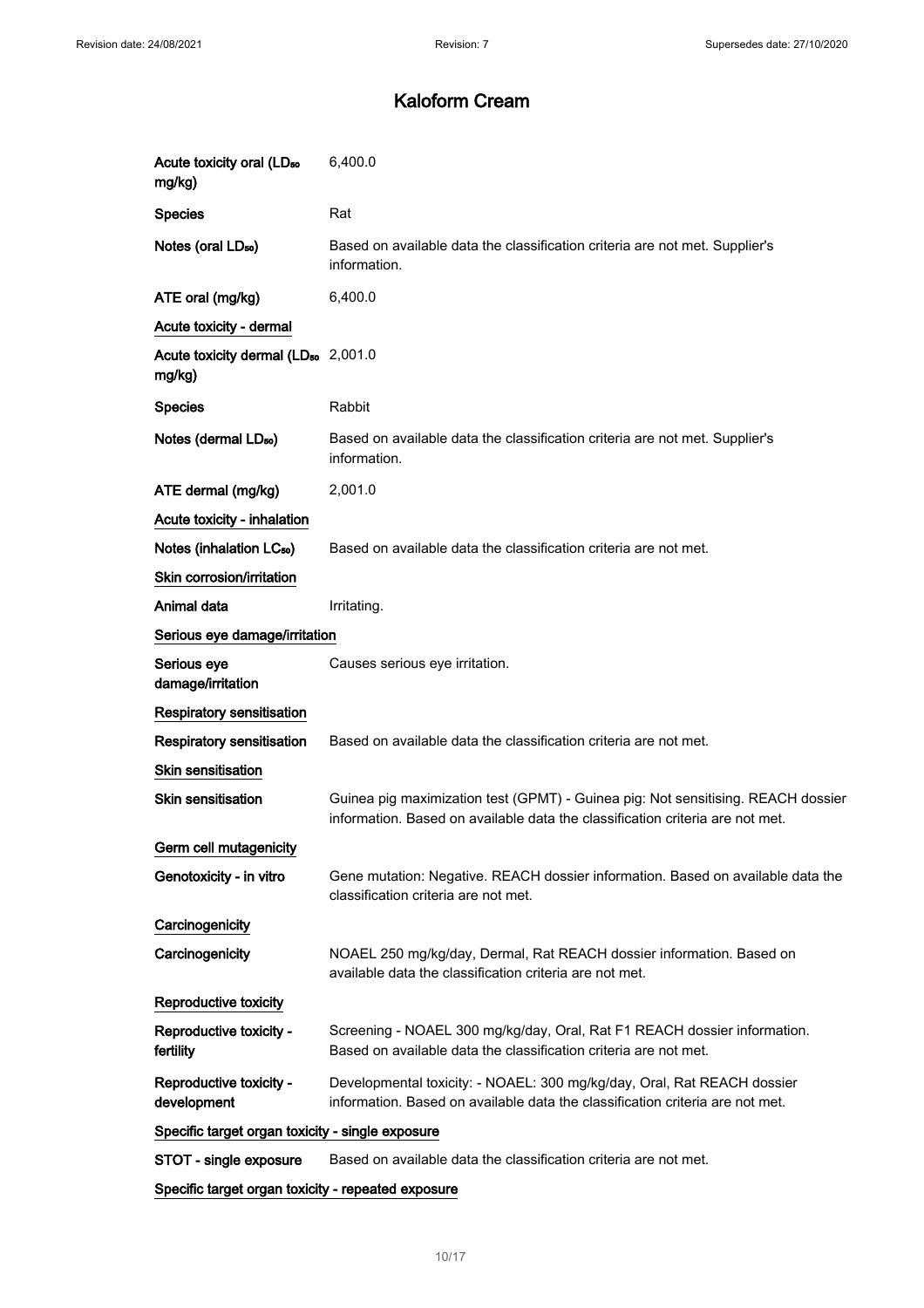|                                                                                                              |                                                    | STOT - repeated exposure NOAEL 1000 mg/kg/day, Oral, Rat REACH dossier information. Based on available<br>data the classification criteria are not met. |  |  |  |
|--------------------------------------------------------------------------------------------------------------|----------------------------------------------------|---------------------------------------------------------------------------------------------------------------------------------------------------------|--|--|--|
|                                                                                                              | <b>Aspiration hazard</b>                           |                                                                                                                                                         |  |  |  |
|                                                                                                              | Aspiration hazard                                  | Based on available data the classification criteria are not met.                                                                                        |  |  |  |
|                                                                                                              |                                                    | Disodium tetraborate decahydrate                                                                                                                        |  |  |  |
|                                                                                                              | Acute toxicity - oral                              |                                                                                                                                                         |  |  |  |
|                                                                                                              | Notes (oral LD <sub>50</sub> )                     | REACH dossier information.                                                                                                                              |  |  |  |
|                                                                                                              | Acute toxicity - dermal                            |                                                                                                                                                         |  |  |  |
|                                                                                                              | Notes (dermal LD <sub>50</sub> )                   | LD <sub>50</sub> > 2000 mg/kg, Dermal, Rabbit REACH dossier information.                                                                                |  |  |  |
|                                                                                                              | Acute toxicity - inhalation                        |                                                                                                                                                         |  |  |  |
|                                                                                                              | Notes (inhalation LC <sub>50</sub> )               | LC <sub>50</sub> > 2.04 mg/l, Inhalation, Rat REACH dossier information.                                                                                |  |  |  |
|                                                                                                              | Skin corrosion/irritation                          |                                                                                                                                                         |  |  |  |
|                                                                                                              | Animal data                                        | Dose: 0.5g, 24 hours, Rabbit Erythema/eschar score: No erythema (0). Oedema<br>score: No oedema (0). REACH dossier information.                         |  |  |  |
|                                                                                                              | Serious eye damage/irritation                      |                                                                                                                                                         |  |  |  |
|                                                                                                              | Serious eye<br>damage/irritation                   | Dose: 0.08 mL, 14 days, Rabbit REACH dossier information.                                                                                               |  |  |  |
|                                                                                                              | Skin sensitisation                                 |                                                                                                                                                         |  |  |  |
|                                                                                                              | <b>Skin sensitisation</b>                          | Buehler test - Guinea pig: Not sensitising. REACH dossier information.                                                                                  |  |  |  |
|                                                                                                              | Germ cell mutagenicity                             |                                                                                                                                                         |  |  |  |
|                                                                                                              | Genotoxicity - in vitro                            | DNA damage and/or repair: Negative. REACH dossier information.                                                                                          |  |  |  |
|                                                                                                              | Genotoxicity - in vivo                             | Chromosome aberration: Negative. REACH dossier information.                                                                                             |  |  |  |
|                                                                                                              | Carcinogenicity                                    |                                                                                                                                                         |  |  |  |
|                                                                                                              | Carcinogenicity                                    | NOAEL >5000 ppm, Oral, Mouse REACH dossier information.                                                                                                 |  |  |  |
|                                                                                                              | Reproductive toxicity                              |                                                                                                                                                         |  |  |  |
|                                                                                                              | Reproductive toxicity -<br>fertility               | Three-generation study - NOAEL 100 mg/kg/day, Oral, Rat F1 REACH dossier<br>information. May damage fertility.                                          |  |  |  |
|                                                                                                              | Reproductive toxicity -<br>development             | Developmental toxicity: - NOAEL: 55 mg/kg/day, Oral, Rat REACH dossier<br>information. May damage the unborn child.                                     |  |  |  |
|                                                                                                              | Specific target organ toxicity - repeated exposure |                                                                                                                                                         |  |  |  |
|                                                                                                              |                                                    | STOT - repeated exposure NOAEL 100 mg/kg/day, Oral, Rat REACH dossier information.                                                                      |  |  |  |
| <b>SECTION 12: Ecological information</b>                                                                    |                                                    |                                                                                                                                                         |  |  |  |
| 12.1. Toxicity<br><b>Toxicity</b><br>The product components are not classified as environmentally hazardous. |                                                    |                                                                                                                                                         |  |  |  |
|                                                                                                              | Ecological information on ingredients.             |                                                                                                                                                         |  |  |  |
| Formaldehyde                                                                                                 |                                                    |                                                                                                                                                         |  |  |  |

Toxicity **Based on available data the classification criteria are not met.**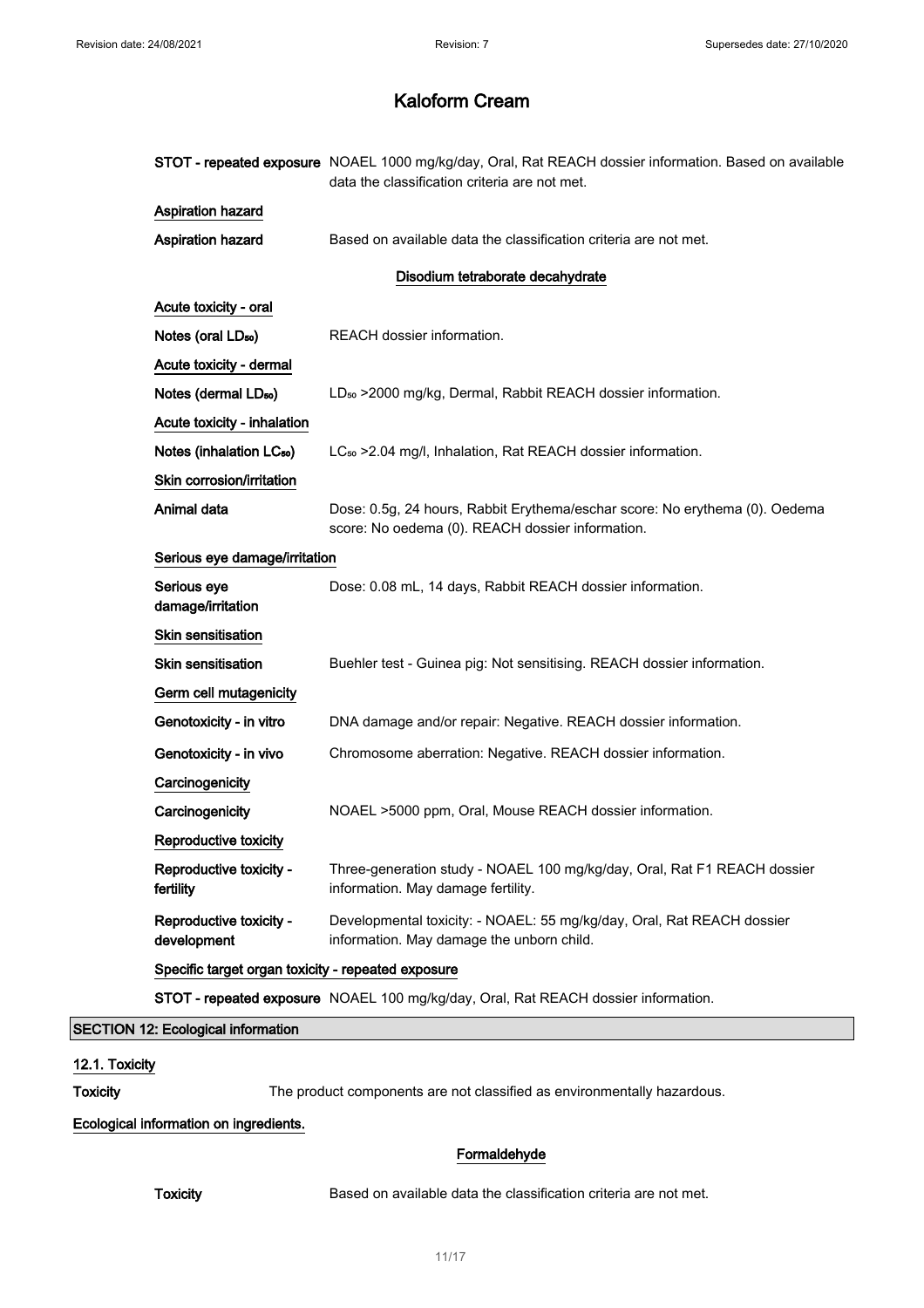| Acute aquatic toxicity                      |                                                                                                                                                    |
|---------------------------------------------|----------------------------------------------------------------------------------------------------------------------------------------------------|
| Acute toxicity - fish                       | LC <sub>50</sub> , 96 hours: 6.7 mg/l, Striped bass (Morone saxatilis)                                                                             |
| Acute toxicity - aquatic<br>invertebrates   | EC <sub>50</sub> , 48 hours: 5.8 mg/l, Daphnia pulex                                                                                               |
| Acute toxicity - aquatic<br>plants          | EC <sub>50</sub> , 72 hours: 3.48 mg/l, Scenedesmus subspicatus                                                                                    |
|                                             | Methanol                                                                                                                                           |
| Acute aquatic toxicity                      |                                                                                                                                                    |
| Acute toxicity - fish                       | LC <sub>50</sub> , 96 hours: 15400 mg/l, Lepomis macrochirus (Bluegill)<br>EC <sub>50</sub> , 96 hours: 12700 mg/l, Lepomis macrochirus (Bluegill) |
| Acute toxicity - aquatic<br>invertebrates   | EC <sub>50</sub> , 96 hours: 18260 mg/l, Daphnia magna                                                                                             |
| Acute toxicity - aquatic<br>plants          | EC <sub>50</sub> , 96 hours: ~ 22000 mg/l, Pseudokirchneriella subcapitata                                                                         |
| Acute toxicity -<br>microorganisms          | IC <sub>50</sub> , 3 hours: >1000 mg/l, Activated sludge                                                                                           |
| Chronic aquatic toxicity                    |                                                                                                                                                    |
| Chronic toxicity - fish early<br>life stage | NOEC, 200 hours: 7900 mg/l, Oryzias latipes (Red killifish)<br>Weight of evidence.                                                                 |
|                                             | Triethanolamine                                                                                                                                    |
| <b>Toxicity</b>                             | Aquatic toxicity is unlikely to occur. Based on available data the classification<br>criteria are not met.                                         |
| Acute aquatic toxicity                      |                                                                                                                                                    |
| Acute toxicity - fish                       | LC <sub>50</sub> , 96 hours: 11800 mg/l, Pimephales promelas (Fat-head Minnow)                                                                     |
| Acute toxicity - aquatic<br>invertebrates   | EC <sub>50</sub> , 48 hours: 610 mg/l, Ceriodaphnia dubia                                                                                          |
| Acute toxicity - aquatic<br>plants          | EC <sub>50</sub> , 72 hours: 216 mg/l, Scenedesmus subspicatus                                                                                     |
|                                             | Disodium tetraborate decahydrate                                                                                                                   |
| Acute aquatic toxicity                      |                                                                                                                                                    |
| Acute toxicity - fish                       | LC <sub>50</sub> , 96 hours: 74 mg/l, Limanda limanda (common dab)                                                                                 |
| Acute toxicity - aquatic<br>invertebrates   | LC <sub>50</sub> , 96 hours: 147 mg/l, Legumia recta (Black sandshell mussel)                                                                      |
| Acute toxicity - aquatic<br>plants          | EC <sub>50</sub> , 72 hours: 40.2 mg/l, Selenastrum capricornutum                                                                                  |
| 12.2. Persistence and degradability         |                                                                                                                                                    |

Persistence and degradability The degradability of the product is not known.

## Ecological information on ingredients.

## Formaldehyde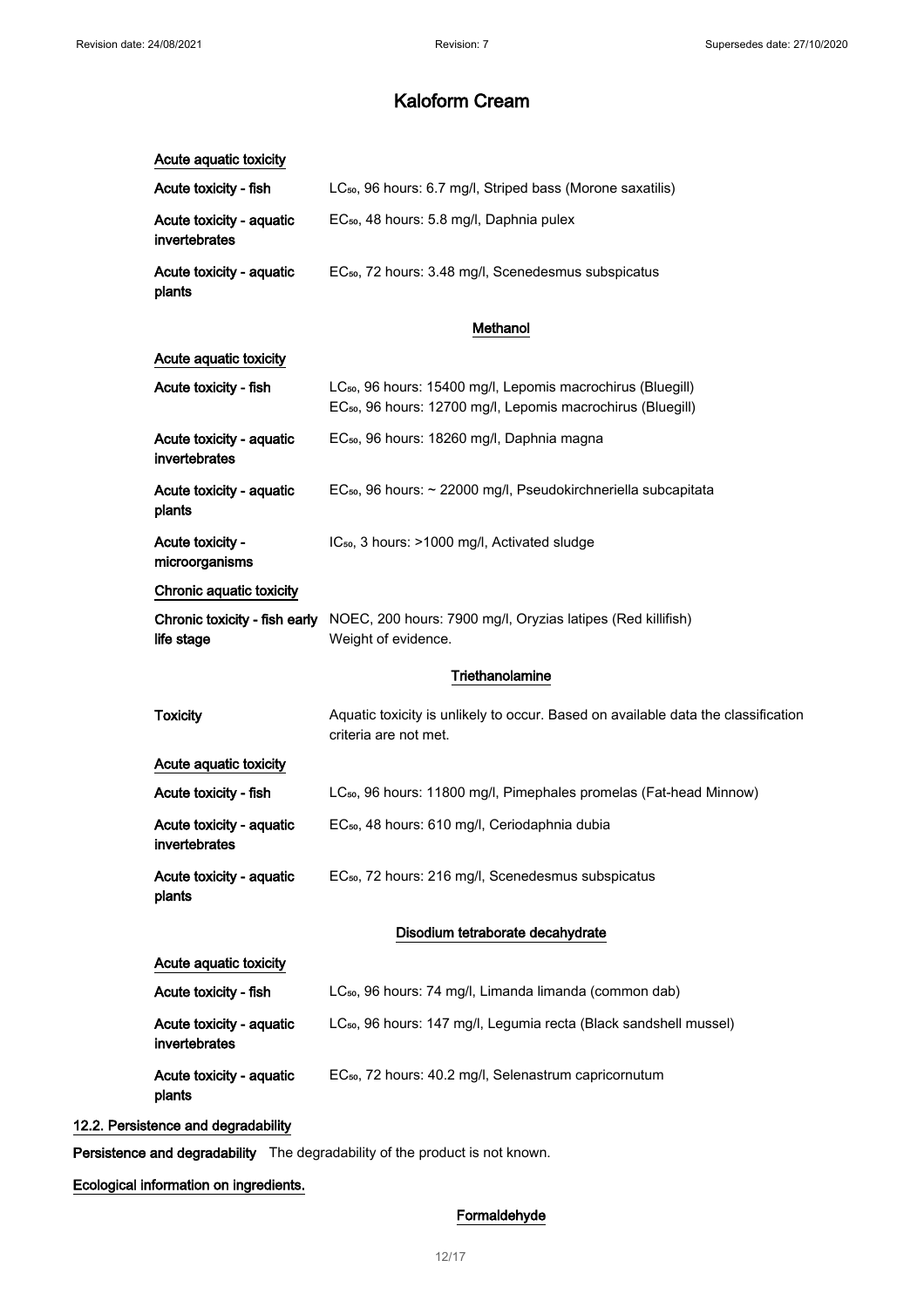| Persistence and<br>degradability       | The product is biodegradable.                                                                                                                                                                  |
|----------------------------------------|------------------------------------------------------------------------------------------------------------------------------------------------------------------------------------------------|
| Phototransformation                    | Water - DT <sub>50</sub> : 1.7 days<br>Estimated value.                                                                                                                                        |
|                                        | Methanol                                                                                                                                                                                       |
| Phototransformation                    | Air - DT <sub>50</sub> : 17.2 days                                                                                                                                                             |
| Biodegradation                         | Water - Degradation (95%): 20 days<br>Water - Degradation (91%): 15 days<br>Water - Degradation (88%): 10 days<br>Water - Degradation (76%): 5 days<br>The substance is readily biodegradable. |
|                                        | Triethanolamine                                                                                                                                                                                |
| Persistence and<br>degradability       | The product is readily biodegradable.                                                                                                                                                          |
| Phototransformation                    | Water - DT <sub>50</sub> : 3.5 hours<br>Estimated value.                                                                                                                                       |
| Biodegradation                         | Water - Degradation 100%: 5 days                                                                                                                                                               |
|                                        | Disodium tetraborate decahydrate                                                                                                                                                               |
| Persistence and<br>degradability       | The degradability of the product is not known.                                                                                                                                                 |
| 12.3. Bioaccumulative potential        |                                                                                                                                                                                                |
| <b>Bioaccumulative potential</b>       | No data available on bioaccumulation.                                                                                                                                                          |
| <b>Partition coefficient</b>           | Not available.                                                                                                                                                                                 |
| Ecological information on ingredients. |                                                                                                                                                                                                |
|                                        | Formaldehyde                                                                                                                                                                                   |
|                                        | Bioaccumulative potential BCF: <1, Litopenaeus stylirostris (blue shrimp) : ,                                                                                                                  |
| <b>Partition coefficient</b>           | log Pow: 0.35                                                                                                                                                                                  |
|                                        | Methanol                                                                                                                                                                                       |
|                                        | Bioaccumulative potential BCF: 4.5, Cyprinus carpio (Common carp)                                                                                                                              |
| <b>Partition coefficient</b>           | log Pow: -0.77                                                                                                                                                                                 |
|                                        | Triethanolamine                                                                                                                                                                                |
| <b>Bioaccumulative potential</b>       | BCF: < 3.9, Cyprinus carpio (Common carp) The product is not bioaccumulating.                                                                                                                  |
| <b>Partition coefficient</b>           | log Pow: -1.9                                                                                                                                                                                  |
|                                        | Disodium tetraborate decahydrate                                                                                                                                                               |
| <b>Bioaccumulative potential</b>       | BCF: 0.7-1.4, Crassostrea gigas (Pacific oyster)                                                                                                                                               |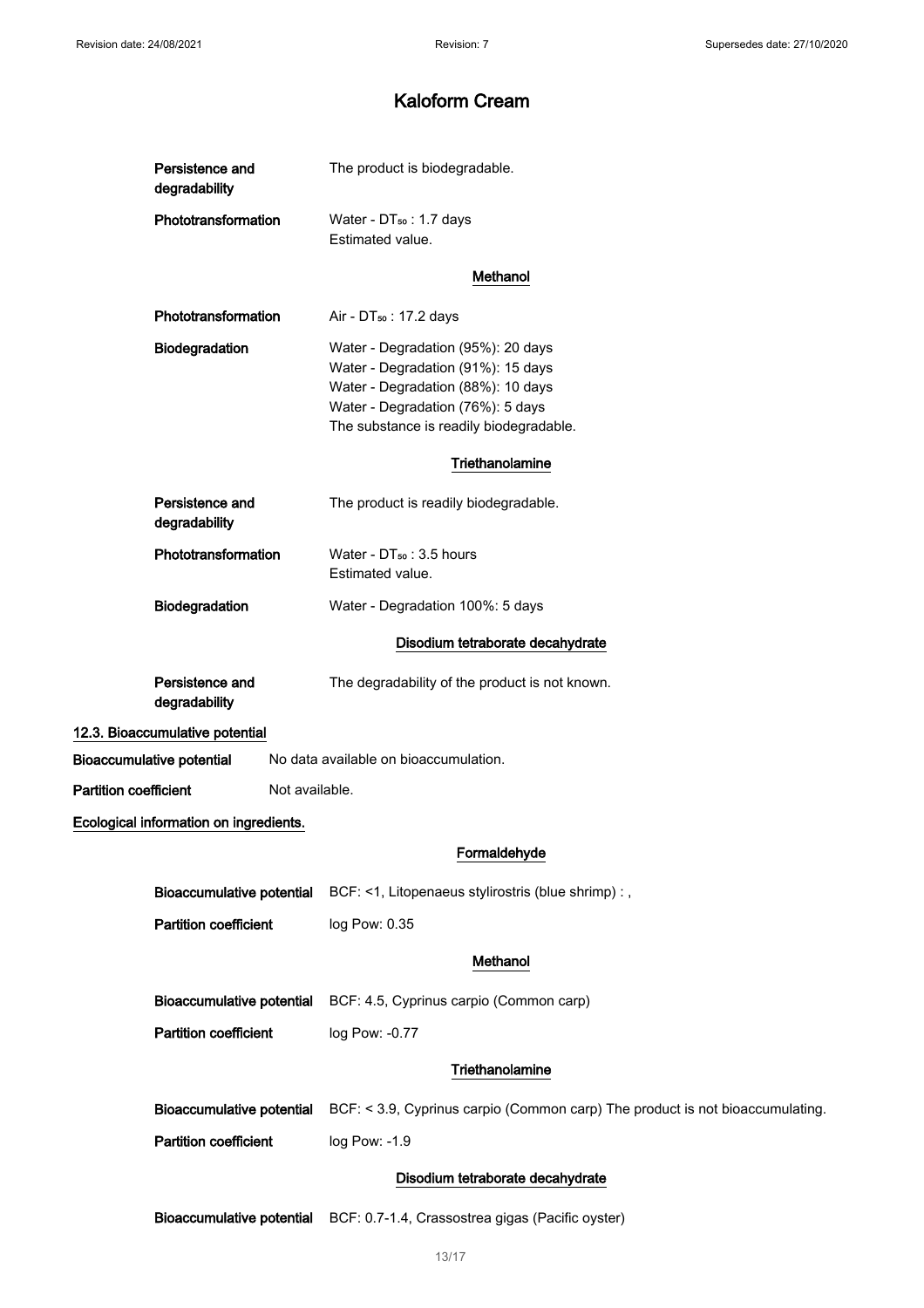Partition coefficient log Pow: -1.53

### 12.4. Mobility in soil

Ecological information on ingredients.

|            |                                          | Formaldehyde                                                                      |
|------------|------------------------------------------|-----------------------------------------------------------------------------------|
|            | <b>Mobility</b>                          | The product is soluble in water.                                                  |
|            | Adsorption/desorption<br>coefficient     | - log Koc: 1.202 @ °C Estimated value.                                            |
|            | Henry's law constant                     | 0.034 Pa m <sup>3</sup> /mol @ 25°C                                               |
|            | Surface tension                          | 69.9 mN/m @ 25°C                                                                  |
|            |                                          | Methanol                                                                          |
|            | <b>Mobility</b>                          | Mobile.                                                                           |
|            | Adsorption/desorption<br>coefficient     | Soil - Koc: 0.13-0.61 @ 6°C                                                       |
|            | Henry's law constant                     | 0.461 Pa m <sup>3</sup> /mol @ 25°C                                               |
|            |                                          | Triethanolamine                                                                   |
|            | <b>Mobility</b>                          | The product is soluble in water.                                                  |
|            | Adsorption/desorption<br>coefficient     | Water - log Koc: 1.23 @ 25°C Estimated value.                                     |
|            |                                          | Disodium tetraborate decahydrate                                                  |
|            | <b>Mobility</b>                          | Soluble in water.                                                                 |
|            | Surface tension                          | 71 mN/m @ 23°C                                                                    |
|            | 12.5. Results of PBT and vPvB assessment |                                                                                   |
| assessment | Results of PBT and vPvB                  | This product does not contain any substances classified as PBT or vPvB.           |
|            | Ecological information on ingredients.   |                                                                                   |
|            |                                          | Formaldehyde                                                                      |
|            | Results of PBT and vPvB<br>assessment    | This substance is not classified as PBT or vPvB according to current EU criteria. |

### Methanol

Results of PBT and vPvB This substance is not classified as PBT or vPvB according to current EU criteria. assessment

### **Triethanolamine**

Results of PBT and vPvB This substance is not classified as PBT or vPvB according to current EU criteria. assessment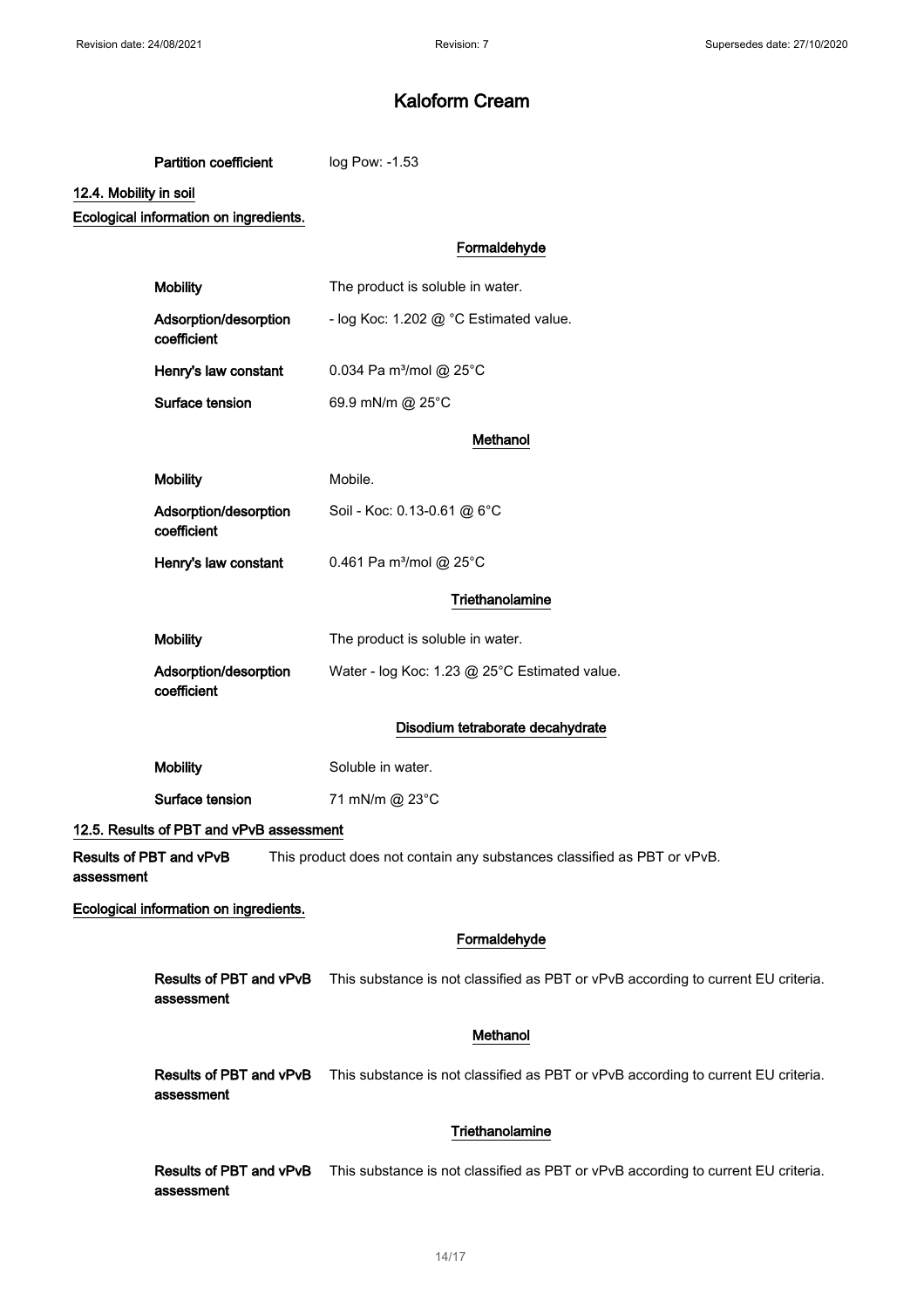### Disodium tetraborate decahydrate

Results of PBT and vPvB assessment This substance is not classified as PBT or vPvB according to current EU criteria.

#### 12.6. Other adverse effects

Other adverse effects None known.

## SECTION 13: Disposal considerations

#### 13.1. Waste treatment methods

Disposal methods Empty containers must not be punctured or incinerated because of the risk of an explosion. The packaging must be empty (drop-free when inverted). Dispose of contents/container in accordance with national regulations.

#### SECTION 14: Transport information

General The product is not covered by international regulations on the transport of dangerous goods (IMDG, IATA, ADR/RID).

#### 14.1. UN number

Not applicable.

#### 14.2. UN proper shipping name

Not applicable.

#### 14.3. Transport hazard class(es)

No transport warning sign required.

#### 14.4. Packing group

Not applicable.

#### 14.5. Environmental hazards

#### Environmentally hazardous substance/marine pollutant No.

14.6. Special precautions for user

Not applicable.

#### 14.7. Transport in bulk according to Annex II of MARPOL and the IBC Code

Transport in bulk according to Not applicable. Annex II of MARPOL 73/78 and the IBC Code

### SECTION 15: Regulatory information

#### 15.1. Safety, health and environmental regulations/legislation specific for the substance or mixture

National regulations EH40/2005 Workplace exposure limits. The Chemicals (Hazard Information and Packaging for Supply) Regulations 2009 (SI 2009 No. 716).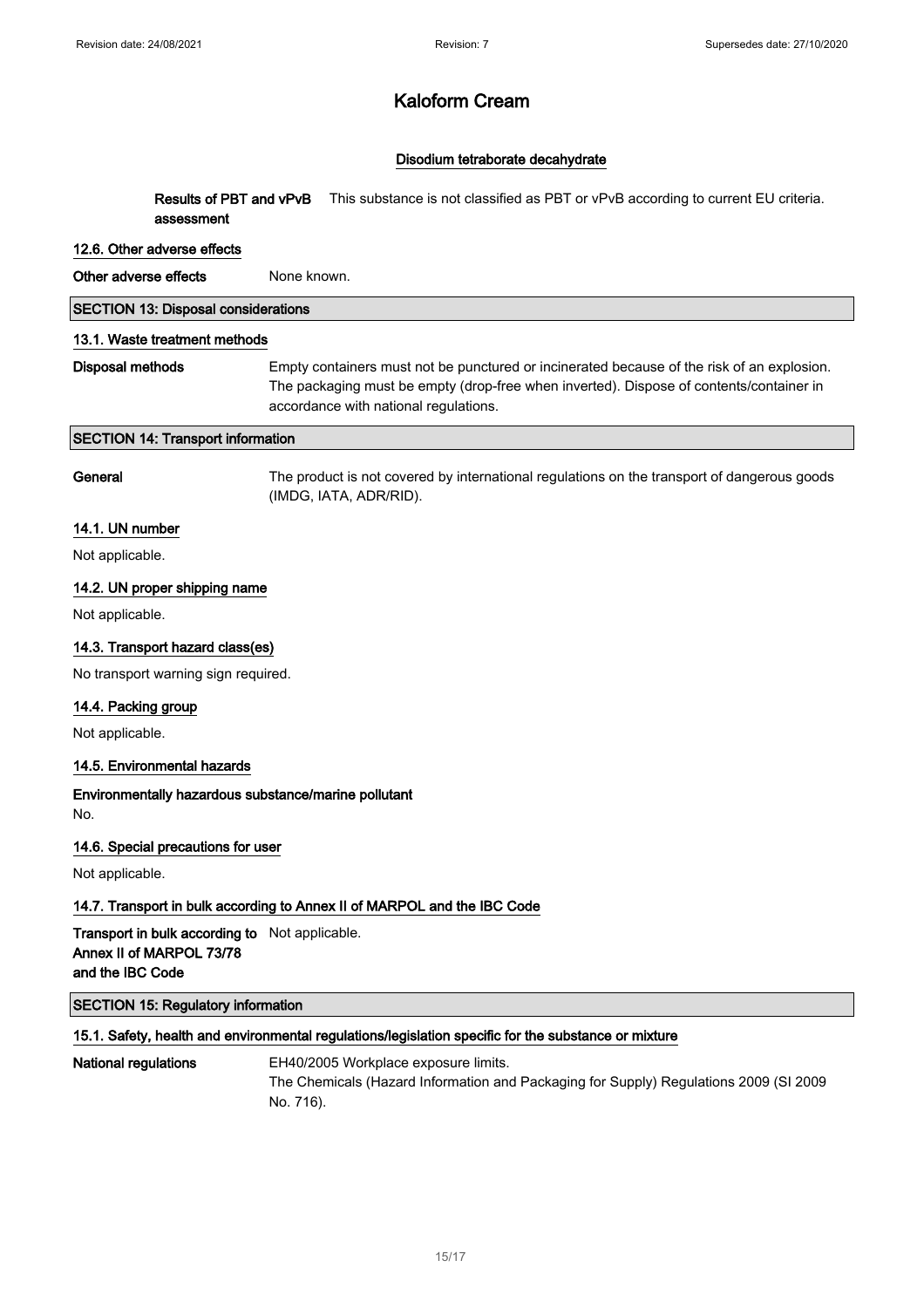## EU legislation Regulation (EC) No 1272/2008 of the European Parliament and of the Council of 16 December 2008 on classification, labelling and packaging of substances and mixtures (as amended). Regulation (EC) No 1907/2006 of the European Parliament and of the Council of 18 December 2006 concerning the Registration, Evaluation, Authorisation and Restriction of Chemicals (REACH) (as amended). Commission Regulation (EU) No 2015/830 of 28 May 2015.

#### 15.2. Chemical safety assessment

No chemical safety assessment has been carried out.

#### SECTION 16: Other information

| <b>Classification abbreviations</b><br>and acronyms                           | Acute Tox. = Acute toxicity<br>Carc. = Carcinogenicity<br>Eye Irrit. = Eye irritation<br>Muta. = Germ cell mutagenicity<br>Skin Irrit. = Skin irritation<br>Skin Sens. = Skin sensitisation<br>STOT SE = Specific target organ toxicity-single exposure                                                                                                                                                                                                                                                                                                                                                              |
|-------------------------------------------------------------------------------|----------------------------------------------------------------------------------------------------------------------------------------------------------------------------------------------------------------------------------------------------------------------------------------------------------------------------------------------------------------------------------------------------------------------------------------------------------------------------------------------------------------------------------------------------------------------------------------------------------------------|
| <b>Classification procedures</b><br>according to Regulation (EC)<br>1272/2008 | Acute Tox. 4 - H332: Acute Tox. 4 - H302: STOT SE 3 - H335: Skin Irrit. 2 - H315: Eye Irrit. 2 -<br>H319: Skin Sens. 1 - H317: Muta. 2 - H341: Carc. 1B - H350: : Calculation method.                                                                                                                                                                                                                                                                                                                                                                                                                                |
| <b>Training advice</b>                                                        | Only trained personnel should use this material.                                                                                                                                                                                                                                                                                                                                                                                                                                                                                                                                                                     |
| <b>Revision comments</b>                                                      | Revised formulation.                                                                                                                                                                                                                                                                                                                                                                                                                                                                                                                                                                                                 |
| <b>Revision date</b>                                                          | 24/08/2021                                                                                                                                                                                                                                                                                                                                                                                                                                                                                                                                                                                                           |
| Revision                                                                      | 7                                                                                                                                                                                                                                                                                                                                                                                                                                                                                                                                                                                                                    |
| Supersedes date                                                               | 27/10/2020                                                                                                                                                                                                                                                                                                                                                                                                                                                                                                                                                                                                           |
| <b>SDS</b> number                                                             | 3037                                                                                                                                                                                                                                                                                                                                                                                                                                                                                                                                                                                                                 |
| Hazard statements in full                                                     | H225 Highly flammable liquid and vapour.<br>H301 Toxic if swallowed.<br>H302 Harmful if swallowed.<br>H311 Toxic in contact with skin.<br>H314 Causes severe skin burns and eye damage.<br>H315 Causes skin irritation.<br>H317 May cause an allergic skin reaction.<br>H318 Causes serious eye damage.<br>H319 Causes serious eye irritation.<br>H331 Toxic if inhaled.<br>H332 Harmful if inhaled.<br>H335 May cause respiratory irritation.<br>H341 Suspected of causing genetic defects.<br>H350 May cause cancer.<br>H360FD May damage fertility. May damage the unborn child.<br>H370 Causes damage to organs. |